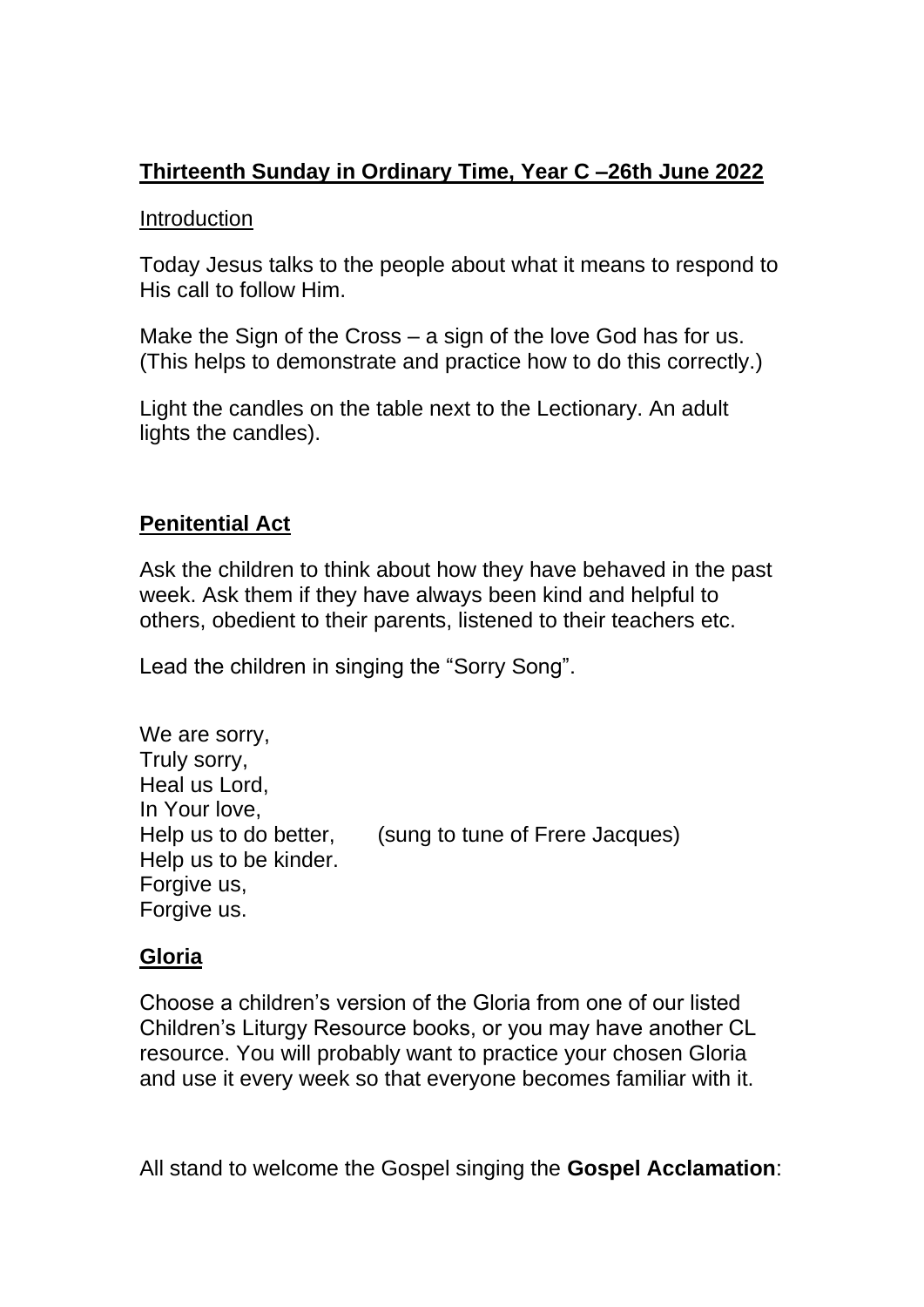Alleluia, Alleluia Let Your Word grow In our hearts So we show Your love to others (same tune as above) Living lives of goodness Alleluia, Alleluia.

### **Gospel**

Select the correct Gospel from the Children's Lectionary. This week it's on page 91, Thirteenth Sunday of Ordinary Time in the Book of Readings. The Lectionary Adapted for Children." (Year C)

Luke 9:57-62

"A reading from the Holy Gospel according to St. Luke".

**Explain and demonstrate – make three crosses: one on your forehead, one on your lips and one on your heart** (in this way we think God's word, speak God's word and keep God's word in our hearts) **as we say together "Glory to You, O Lord."** 

Read the Gospel aloud to the children. At the end say: "**The Gospel of the Lord".** 

All reply: "**Praise to You, Lord Jesus Christ".** Ask everyone to be seated.

#### **Lead a Discussion on the Gospel**

Today's Gospel is not easy to explain to children.

It may be best to explain that Jesus does not mean literally that He does not have a home, but just that the disciples would have to be prepared to travel wherever they were sent to preach the good news.

He also does not mean that they should be unkind to anyone including family or friends, but is perhaps making the point that they should not hesitate to follow Him and to trust in Him fully.